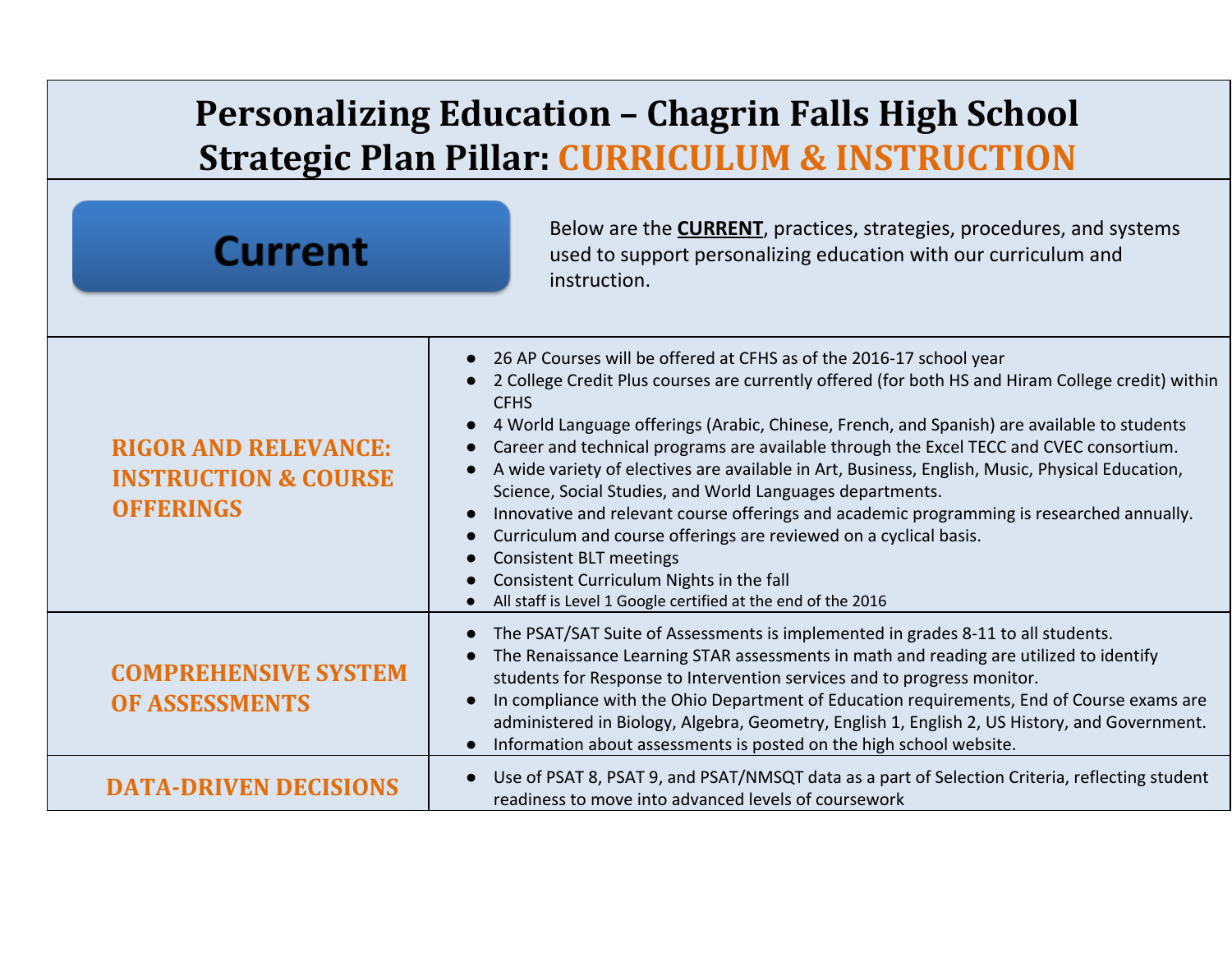| <b>Developing</b>                                                                  | Below are the practices, strategies, procedures, and systems we are<br><b>DEVELOPING</b> to support personalizing education with our curriculum and<br>instruction.                                                                                                                                                                                                                                                                                                                                                                                                                                                                                                                                                                                                                                                                                                                                                                                                                                                                                                                                                                 |
|------------------------------------------------------------------------------------|-------------------------------------------------------------------------------------------------------------------------------------------------------------------------------------------------------------------------------------------------------------------------------------------------------------------------------------------------------------------------------------------------------------------------------------------------------------------------------------------------------------------------------------------------------------------------------------------------------------------------------------------------------------------------------------------------------------------------------------------------------------------------------------------------------------------------------------------------------------------------------------------------------------------------------------------------------------------------------------------------------------------------------------------------------------------------------------------------------------------------------------|
| <b>RIGOR AND RELEVANCE:</b><br><b>INSTRUCTION &amp; COURSE</b><br><b>OFFERINGS</b> | 2016-17 - Review and Refinement of K-12 Research curriculum<br>$\bullet$<br>2016-17 - Review and Refinement of K-12 Science curriculum<br>1 CFHS ELA teacher is currently completing grant-funded graduate coursework to be completed by<br>$\bullet$<br>June 2017 to enable College Credit Plus (CCP) Credentialing in English; this teacher will be able to<br>teacher CCP ENglish coursework within the CFHS campus as early as the 2017-18 school year<br>1 CFHS Math teacher is currently completing grant-funded graduate coursework to be completed by<br>June 2017 toward a Tech Endorsement to allow her to also teach additional Computer course<br>offerings as of the 2017-18 school year<br>7 of our 7-12 teachers who currently teach courses within CFHS are in the process of completing<br>graduate coursework toward Gifted Endorsement, which will be attainable by each of these<br>teachers by June 2017<br>Researching and developing additional coursework, STEM, Entrepreneurship & AP offerings<br>Training students and teachers on equipment available in the Creation Space of the Innovation<br>Center |
| <b>COMPREHENSIVE SYSTEM</b><br><b>OF ASSESSMENTS</b>                               | PSAT/SAT Suite of Assessments implemented across grades 8-11, working to inform students and<br>their families about the resources available to support students' preparation for PSAT/SAT available<br>through College Board and Khan Academy<br>STAR Assessment used for ongoing progress-monitoring in Math and Reading for identified<br>students, as needed                                                                                                                                                                                                                                                                                                                                                                                                                                                                                                                                                                                                                                                                                                                                                                    |
| <b>DATA-DRIVEN DECISIONS</b>                                                       | Ongoing use and review of selection criteria to determine student readiness for Honors and/or AP<br>coursework<br>Use of AP Potential Data (yielded via PSAT testing across grades 8-10) to assist in identifying<br>students ready for our varied AP courses<br>Implementing and refining 5-step process department meeting system and protocols to support<br>instructional practices and student achievement<br>Implementing web-based program Illuminate that is a platform for students to practice online<br>assessments and it provides teachers and staff a warehouse of student data<br>Edmentum is being implemented to provide interventions to students who are at-risk on the<br>End-of-Course Exams.                                                                                                                                                                                                                                                                                                                                                                                                                  |